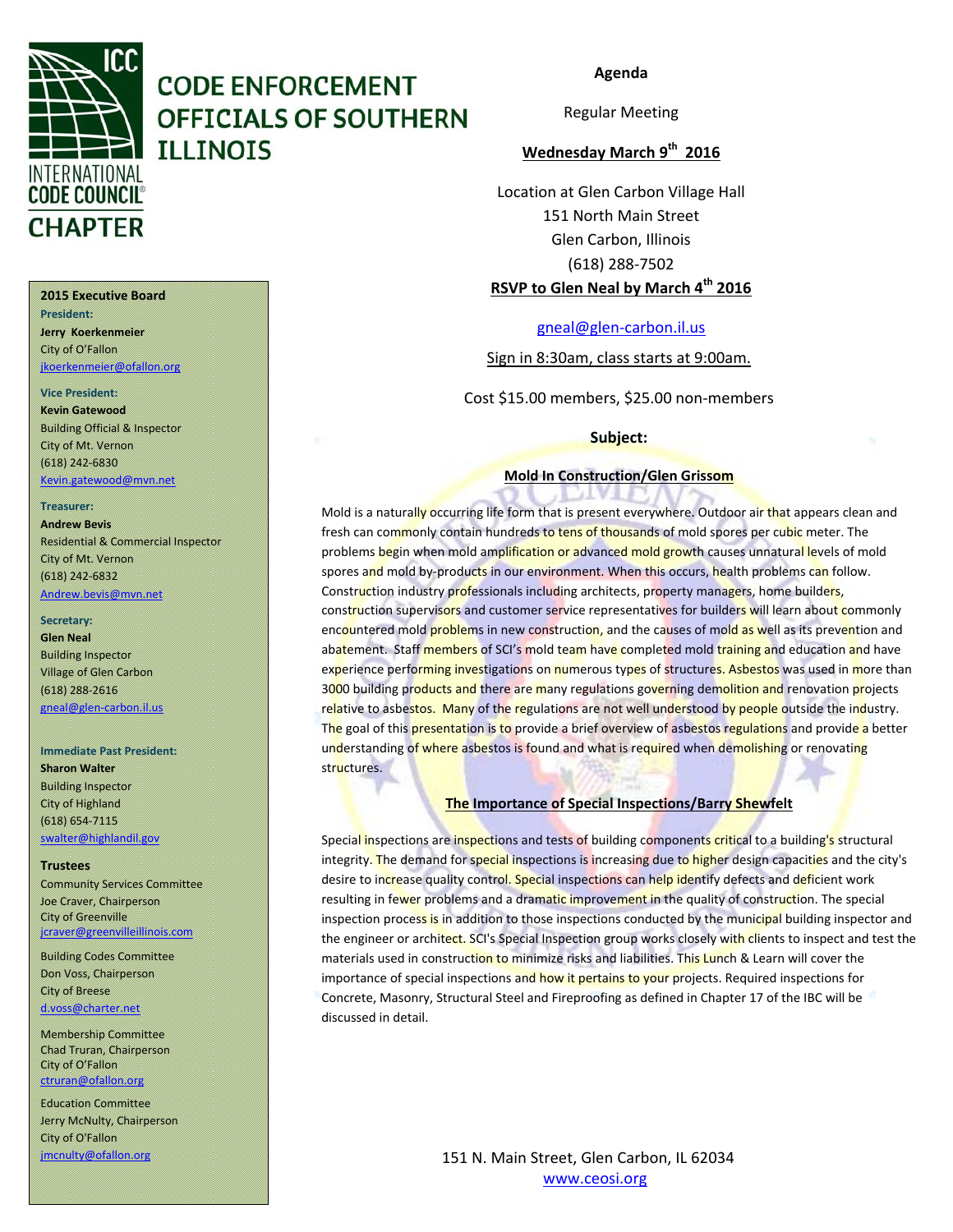*Manager, Special Inspection Services*



#### Professional Summary

Mr. Shewfelt joined SCI Engineering, Inc. (SCI) in 2006 and is currently serving as Manager, Special Inspection Services. With more than 10 years of construction industry experience, his responsibilities include mentoring and training in various aspects of steel, welding, concrete, soil, fire‐proofing materials, and masonry inspections. He performs complex inspections of reinforced concrete, structural masonry, structural steel and SFRM; observes and tests structural fill materials for their density during placement; monitors and observes construction of a complex nature to ensure compliancy with applicable codes; and provides concrete testing per ACI requirements.

Mr. Shewfelt also executes various tests per ASTM standards and is qualified to perform the observation and testing of Portland Cement concrete, and density testing of soil, rock, and asphaltic concrete. Mr. Shewfelt has received numerous accolades from both clients and contractors alike for his professionalism and diligence when on their job sites.

#### Project Experience

- FY14 AIT Training Complex II [Ft. Leonard Wood, MO] – Structural steel welding and bolting special inspections, spray‐applied fireproofing special inspections.
- MSD Lemay and Bissell Incinerator Scrubber Replacement [St. Louis, MO] – Special inspections of shop fabricated structural steel and DFT coating inspections, welding inspections of stainless steel ducts.
- St. Joseph West Hospital Expansion [Lake St. Louis, MO] – Reinforced concrete special inspections, structural steel welding and bolting special inspections.
- Watlow Advanced Technology Center [St. Louis, MO] – Reinforced concrete special inspections, structural welding and bolting special inspections.

#### *Manufacturing/Warehouse Distribution*

- **Center Oil Ethanol Plant [Sauget, IL]**
- **Lakeview Commerce Center II [Edwardsville, IL]**
- **Lakeview Commerce Center I [Edwardsville, IL]**
- I‐255 Logistics Center [Sauget, IL]

#### **Education**

Industrial Welding Technology, Ranken Technical College, *Summa Cum Laude*

Larsen Inspection Vocational Training, Completed Courses: Structural Masonry, Structural Bolting and Welding, and Reinforced Concrete Codes and Specifications

#### Registrations and Certifications

ICC Master of Special Inspections Certification #5308511

AWS Certified Welding Inspector QC1 #12100311

KTA-Tator Level 1 Basic Coatings Inspector #330664‐0013

Structural Masonry Special Inspector Certification #5308511

Structural Steel and Bolting Special Inspector Certification #530851

Structural Welding Special Inspector Certification #5308511

Reinforced Concrete Special Inspector Certification #5308511

Nuclear Density Gauge Certified

SCI Spray‐Applied Fire Proofing Inspector

SCI Construction Level I, ll

**Conoco Phillips [Wood River, IL]** 

#### *Transportation*

- Mid-America Airport [Mascoutah, IL]
- **Greenville Airport [Greenville, IL]**
- Mid-Coast Aviation Hanger [Parks Airport]
- Lewis Road [Edwardsville, IL]
- IDOT Projects, Various Locations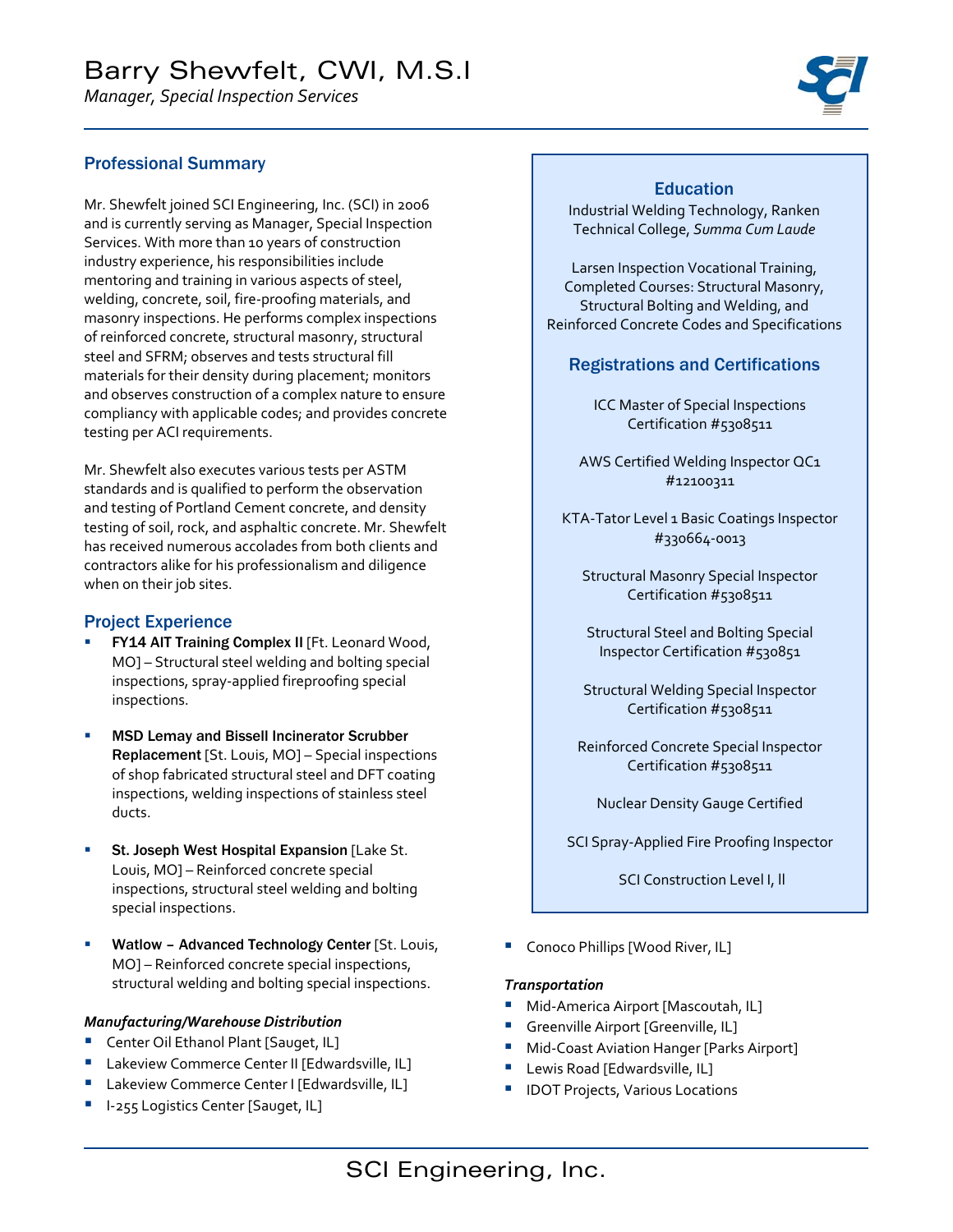# Glen A. Grissom

Senior Specialist

#### Professional Summary

Mr. Grissom joined SCI Engineering, Inc. in 1994, specializing in asbestos, mold, and lead‐based paint sampling, as well as Phase One Environmental Site Assessments (ESAs).

As a Certified Asbestos Inspector, Air Sampling Professional, Air Sampling Technician, and Asbestos Management Planner, he performs surveys on hundreds of structures each year, including residential, commercial, and industrial facilities. Mold related surveys include abatement recommendations, abatement oversight, and final clearance air testing.

Mr. Grissom also frequently provides services related to environmental noise issues including noise control of HVAC equipment, car wash dryers, and highway and rail traffic, and also provides services related to interior noise transmission issues in multi‐family housing.

His experience includes conducting Phase Two investigations, Environmental Impact Statements, indoor air quality assessments, radon testing and stormwater services.

Mr. Grissom oversees and provides project management services for several IDIQ contracts as detailed within the project experience section. His regulatory experience includes:

- Local, State, and Federal Asbestos and Lead-based Paint Regulations
- **The Resource Conservation and Recovery Act** (RCRA)
- **Comprehensive Environmental Response,** Compensation and Liability Act (CERCLA)
- **Missouri Department of Natural Resources (MDNR)** UST Programs

#### Project Experience

 Dynegy Generation [Illinois, California] – Project management and oversight to provide abatement budget estimates for 10 coal fired power plants. Nine of these plants are located in Illinois and one in California. Reviewed on‐site documentation, talked to on‐site personnel and conducted a visual survey of each facility in order to collect as much asbestos related information as possible. Information was

#### Education

B.S., Geology, Southeast Missouri State University, 1992

#### Registrations and Certifications

- MDNR Air Sampling Professional, 2006
- MDNR Approved Asbestos Management Planner Course, 2002
- EPA‐Approved AHERA Asbestos Course for Inspector Training, 1994
	- MDNR‐Approved Asbestos Course for Inspector Training, 1996
		- IDPH Asbestos Inspector
- HUD‐Approved Lead Inspector Course, 1996
- 40‐Hour Hazardous Waste Operations and Emergency Response Course, 1995

NIOSH 582 Equivalent Course, 2012

Traffic Noise Model Training Course, 2012

compiled and used to develop a sampling plan for additional surveying in each facility, as necessary. Collected a sample of any suspect ACM not previously assessed which would have substantial potential abatement costs. The collected samples were submitted for analytical testing utilizing polarized light microscopy.

- Norfolk Southern Master Services Agreement [Systemwide, USA] –Project Manager to provide various environmental services, including asbestos surveys, abatement oversight, and third party air monitoring for multiple projects under a Master Services Agreement. Services have been provided since 1994, and the Master Services agreement became active in 2008.
- Gateway Community Hospital [East St. Louis,  $IL$ ] Project Manager to prepare asbestos abatement and demolition bid specifications for the former Gateway Community Hospital. Administered the

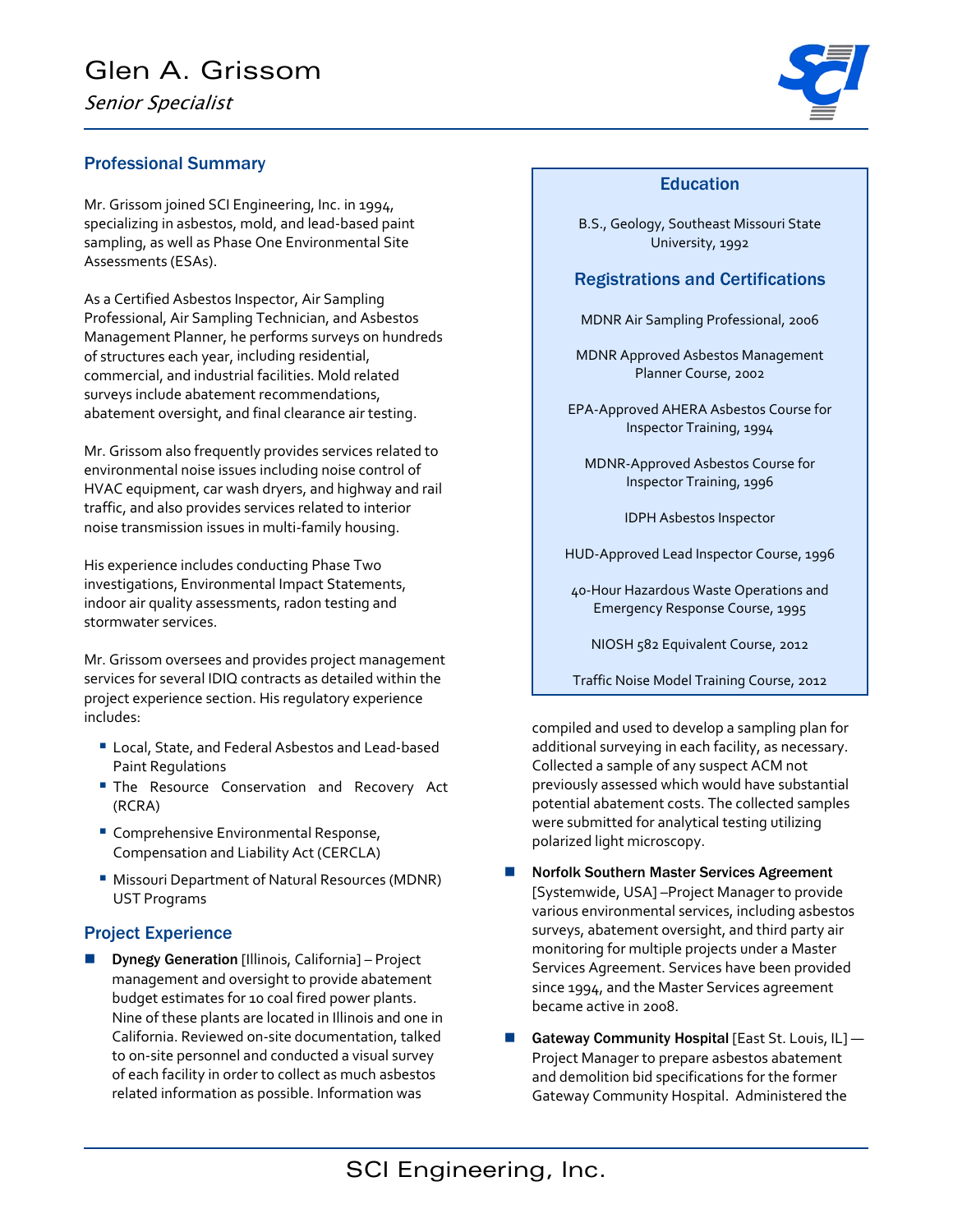# Glen A. Grissom

Senior Specialist



bidding process and assisted with contractor selection. Also performed all aspects of project management for the abatement and demolition. Project involved the abatement and demolition of a 4 story former hospital.

- MoDOT Hazardous Waste Services Contract [Greater St. Louis area, MO] – Project Manager for abatement oversight and third party air monitoring on behalf of MoDOT during the abatement of asbestos containing materials prior to demolition on numerous projects including the I‐64 expansion, Page Avenue extension and New Mississippi River Bridge.
- McDonald's Heartland Region Agreement [Multiple States] – Project Manager to provide environmental services, including asbestos survey activities for over 50 new construction and renovation sites throughout Missouri, Illinois, Kansas and Arkansas.
- St. Louis Community College On-Call Consulting Agreement [St. Louis, MO] – Project Manager for asbestos survey activities, mold assessments, and indoor quality services in multiple buildings on multiple campuses under a multi‐discipline on‐call agreement.
- Department of Veterans Affairs IDIQ Subcontract Agreement [Various locations, MO and IL] –Project Manager for asbestos surveys for various renovation projects at several VA hospitals in Missouri and Illinois. Prepared abatement work plans in accordance with VA requirements and performed abatement oversight and third party air monitoring.
- Mehlville School District [Mehlville, MO] ‐‐ Project Manager for asbestos and lead based paint surveys for 18 buildings in the District. Also responsible for assisting in the development of bid specifications, contractor selection, project oversight and third party air monitoring for abatement of asbestos containing materials for a majority of the buildings.
- The Streets of St. Charles at Noah's Ark [St. Charles, MO] –Project Manager for asbestos surveys at the Noah's Ark 100,000‐square‐foot hotel, 6,000‐ square‐foot restaurant, adjacent 2,000‐square‐foot Amoco station and seven residences. Prepared bid specifications, administered bidding process and

performed abatement oversight and third party air monitoring,

- Bayless School District [St. Louis, MO] Project Manager for asbestos abatement activities for the removal of asbestos‐containing floor tile and mastic in several of the Bayless School District schools. Also provided mold reconnaissance services; identified, inventoried, and coordinated the disposal of various laboratory chemicals being stored within the school; and provided air monitoring services.
- Hancock School District [Lemay, MO] Project Manager for asbestos and lead‐based paint surveys for renovation of the Hancock Place High School, a project that encompassed two high school buildings and a domed gymnasium. Drafted bid specifications for the asbestos abatement, assisted in the contractor selection process, and provided third party air monitoring during the removal of asbestos‐ containing materials (ACMs).
- MoDOT I-64 Project [Richmond Heights, MO] Project Manager for abatement oversight and asbestos surveys on behalf of MoDOT during the first phase of the I‐64 project. This phase involved the demolition of about 60 homes.
- **Boonslick Regional Planning Commission** [Boonslick, MO] – Project Manager for numerous asbestos surveys for the Commission relative to Community Development Block Grant (CDBG) programs in the municipalities of Wright City, Warrenton, New Florence, and Marthasville Missouri. Surveys included commercial and residential structures, and structures that served both commercial and residential purposes, many of which were derelict and dilapidated.
- **Multiple Airfield Projects, Grissom Air Reserve** Base [Miami County, IN] – Project Manager for lead based paint sampling and asbestos sampling surveys on building materials and accessible areas of the abandoned runway.
- East St. Louis Structures Asbestos Inspections [East St. Louis, IL] – Since 2010, has provided project management over SCI's team of asbestos inspectors for over 250 pre‐demolition asbestos inspections of residential structures for the County. Individual projects have ranged from single structures to over 50 structures.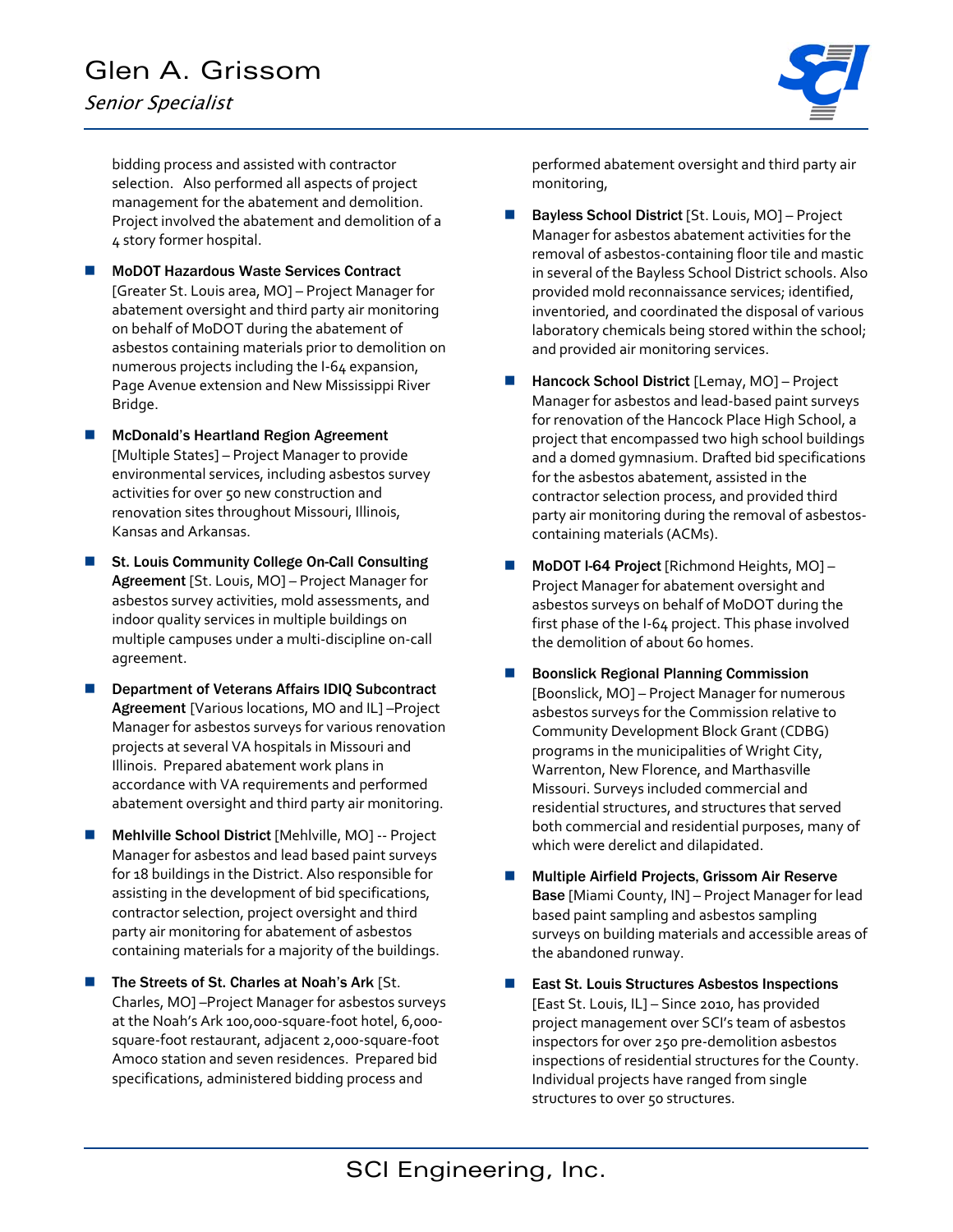Senior Specialist



**City of Grafton IKE Program [Grafton, IL] - Project** management services relative to asbestos abatement and demolition of 9 structures in Grafton. Performed pre‐demolition asbestos and universal waste surveys, preparation of bid specifications, project management/oversight and the generation of a post abatement/demolition close out package.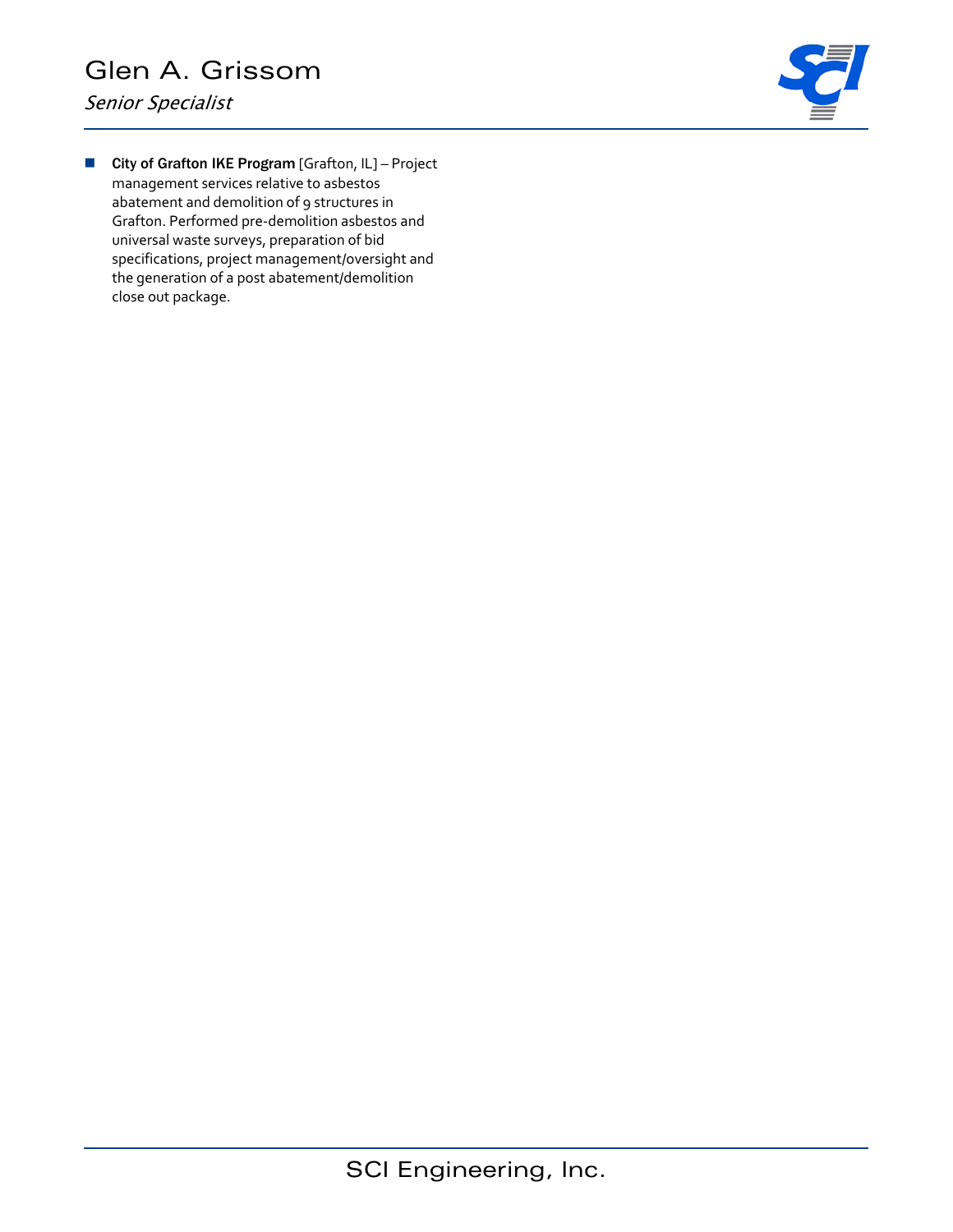# Barry Shewfelt, CWI, M.S.I

*Manager, Special Inspection Services*



**Madison County Transit Bus Terminals [Collinsville,** and Woodriver, IL]

#### *Educational Facilities*

- **Joseph Arthur Middle School [O'Fallon, IL]**
- **Henning Elementary School [Troy, IL]**
- **Dewey Elementary [Troy, IL]**
- **Frontier Middle School [Wentzville, MO]**
- **Pinney Road Elementary School [Wentzville, MO]**
- West Middle School [O'Fallon, MO]

#### *Commercial*

- **Scott Credit Union [Belleville, IL]**
- **Edwardsville Crossing [Edwardsville, IL]**
- **Waterloo WWTP [Waterloo, IL]**
- **Casino Queen [East St. Louis, IL]**
- **SDDC Building [SAFB, IL]**
- **GCS Federal Credit Union [O'Fallon, IL]**
- **First Bank [O'Fallon and Vandalia, IL]**
- **Park Pacific [St. Louis, MO]**
- **CT Corporation [Various Locations]**

#### *Residential*

- **Indian Springs [Shiloh, IL]**
- Plum Hill Phases 3 and 4 [Belleville, IL]
- The Fountains, Phases 3 and 4 [Fairview Heights, IL]
- **•** Villages of Amberleigh [Maryville, IL]

#### *Hospitals*

- **Anderson Oncology [Maryville, IL]**
- **St. Luke's [Chesterfield, MO]**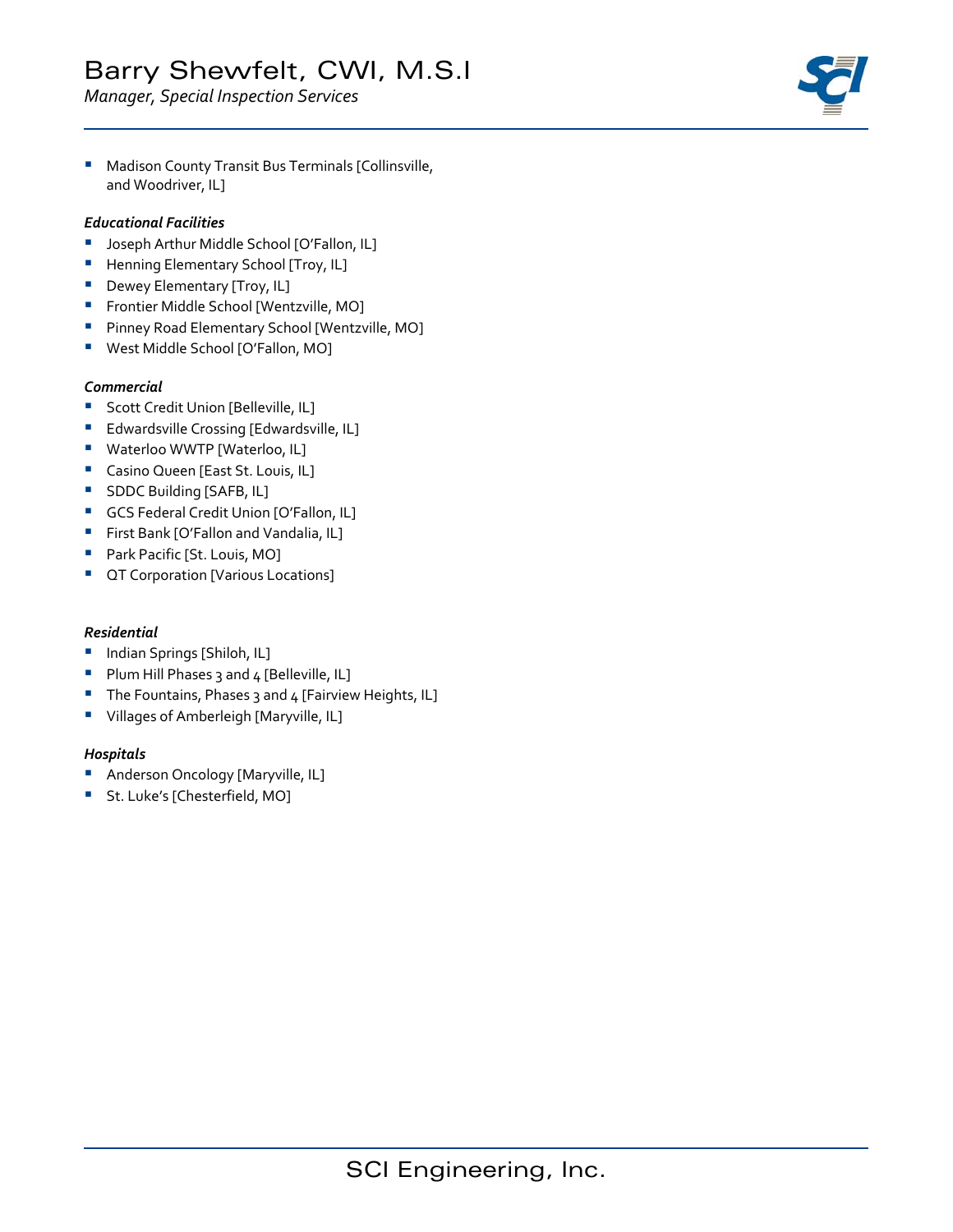

March 9<sup>th</sup> . 2016 Meeting Agenda

Call to Order\_\_\_\_\_\_\_\_\_\_

#### **2015 Executive Board**

**President:**

**President:** President: **Jerry Koerkenmeier** City of O'Fallon jkoerkenmeier@ofallon.org

#### **Vice President:**

**Kevin Gatewood** Building Official & Inspector City of Mt. Vernon (618) 242‐6830 Kevin.gatewood@mvn.net

#### **Treasurer:**

**Andrew Bevis** Residential & Commercial Inspector City of Mt. Vernon (618) 242‐6832

#### Andrew.bevis@mvn.net

**Secretary:** 

**Glen Neal** Building Inspector Village of Glen Carbon (618) 288‐2616 gneal@glen‐carbon.il.us

## **Immediate Past President:**

**Sharon Walter** Building Inspector City of Highland (618) 654‐7115 swalter@highlandil.gov

#### **Trustees**

Community Services Committee Joe Craver, Chairperson City of Greenville jcraver@greenvilleillinois.com

Building Codes Committee Don Voss, Chairperson City of Breese d.voss@charter.net

Membership Committee Chad Truran, Chairperson City of O'Fallon ctruran@ofallon.org

 Jerry McNulty, Chairperson Education Committee City of O'Fallon jmcnulty@ofallon.org

1) Lunch

2) Introductions & Opening Remarks

3) Officers Roll Call

| President, Koerkenmeier  | Trustee, McNulty     |  |
|--------------------------|----------------------|--|
| Vice President, Gatewood | Trustee, Truran      |  |
| Treasurer, Bevis         | Trustee, Craver      |  |
| Past President, Walter   | <b>Trustee, Voss</b> |  |
| Secretary, Neal          |                      |  |

#### 4) Pledge of Allegiance

5) Recognition of Guests & New Members

6) Members Introduction (Please state your name. community & position)

7) Education (Jerry McNulty)

8) Approval of minutes (regular meeting January 13<sup>th</sup> . 2016)

9) Treasurer Report (Andrew Bevis)

10) Membership Report (Chad Truran, Kevin Gatewood)

11) Community Services Report (Joe Craver)

12) Building Codes Report (Don Voss)

13) ICC Update (Bob Neale)

14) ICCA Update (Jeff Stehman)

15) Old business; Jeff Finlay \$4,700.00, Nominating committee Robert O'Rear & Chad Turan, Kevin-review Bylaws paid members to receive certificate, Jeff-ICCA-lobbyist fee may increase slightly, President or Vice President verify filing of IRS 991, Discussion to amend By Laws to clarify that an Officer must retain position as a governmental member. Jan 2015 New Energy Code is Law. 16) New Business; **Kevin Gatewood**, update on application for preferred provider status with ICC, **Jerry McNulty**, IECC training May 12th 2016 Madison County Administration Building, April 2016 Complimentary *ICC Training "2012 IPMC Fundamentals"* location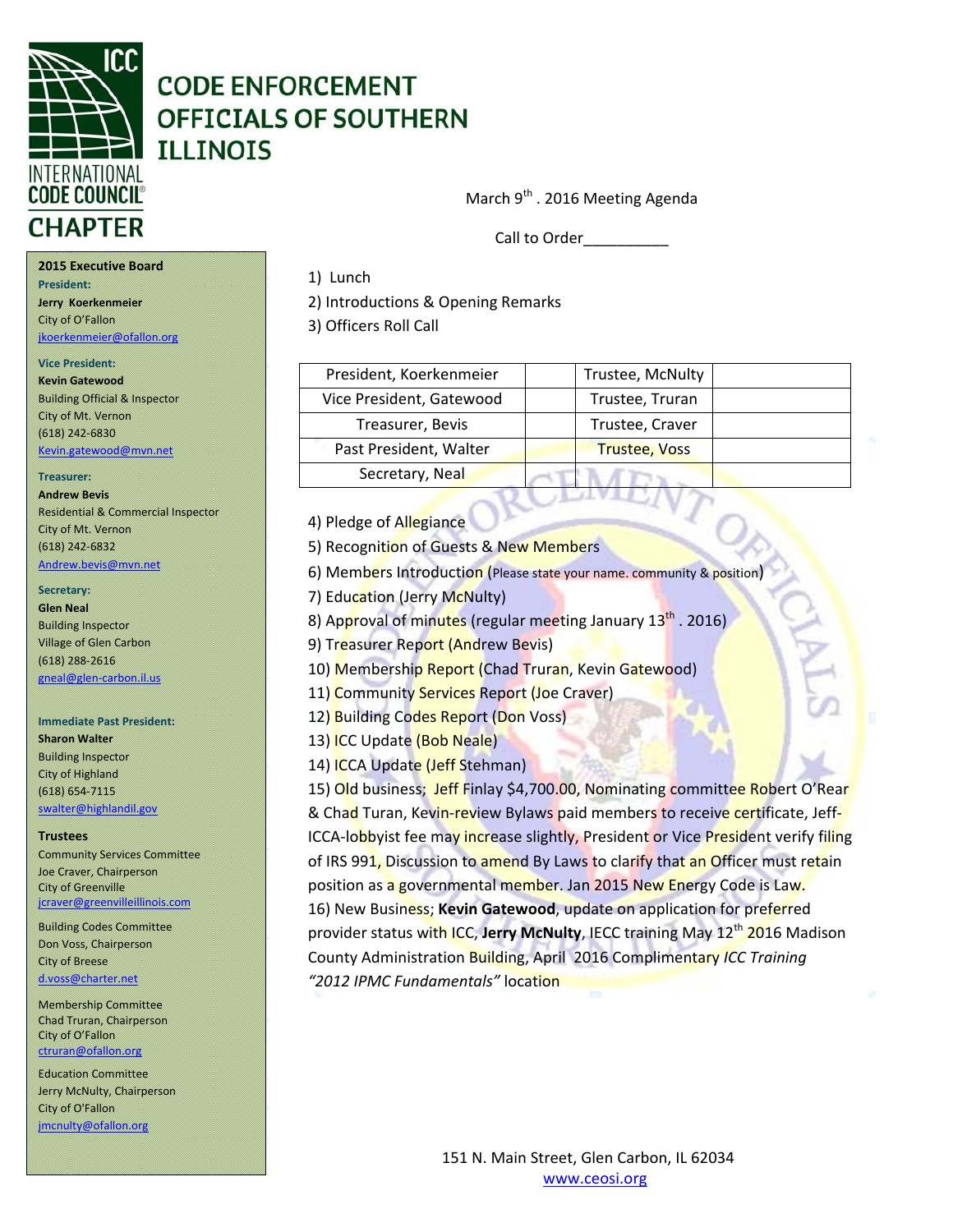

### **Article XIV (AMENDMENT)**

All amendments to these bylaws must be proposed at regular session in writing, read before the membership, laid over until next regular or special meeting before a vote can be taken or their adoption. A two-thirds (2/3) vote of all the members presents shall be necessary for any change, addition or deletion to these bylaws.

#### **Proposed changes to the By Laws to be voted on.**

#### Article VIII

Sec. 1 **Officers:** All officers shall be elected from the voting membership. The officers of the Association shall consist of a President, Vice President, Secretary, Treasurer and 4 Trustees.

#### *Proposed amendment;*

*Sec. 1 Officers: All officers shall be elected from the voting membership. The officers of the Association shall consist of a President, Vice President, Secretary, Treasurer and 4 Trustees. For the full term of the Officers, they must retain their membership and be employed by a Governmental Unit. If they fail to do so the Executive Committee shall exhaust all efforts to find a qualified member to take over the position until the next election cycle.*

**Proposed changes in bylaws, first reading, voting at next meeting**

### Article VII, Meetings

Sec. 3 There shall be at least one Executive Committee meeting between October 1 and December 31; time and date to be set by the Committee. Other Executive Committee meetings shall be held, as needed, by the Executive Committee at a time and date set by the Committee.

#### *Proposed amendment*

*Sec. 3 There shall be at least one Executive Committee meeting between October 1 and January 31; time and date to be set by the Committee. Other Executive Committee meetings shall be held, as needed, by the Executive Committee at a time and date set by the Committee. The quorum for this meeting shall be a minimum of 4 members of the Executive Committee.* 

17) Community Chat (members opportunity to update events in their community affecting their work or jurisdiction).

18) Adjourn

#### **2015 Executive Board President:**

**Jerry Koerkenmeier** City of O'Fallon jkoerkenmeier@ofallon.org

**Vice President:**

**Kevin Gatewood** Building Official & Inspector City of Mt. Vernon (618) 242‐6830 Kevin.gatewood@mvn.net

#### **Treasurer:**

**Andrew Bevis** Residential & Commercial Inspector City of Mt. Vernon (618) 242‐6832 Andrew.bevis@mvn.net

#### **Secretary:**

**Glen Neal** Building Inspector Village of Glen Carbon (618) 288‐2616 gneal@glen‐carbon.il.us

**Immediate Past President: Sharon Walter** Building Inspector City of Highland (618) 654‐7115 swalter@highlandil.gov

#### **Trustees**

Community Services Committee Joe Craver, Chairperson City of Greenville jcraver@greenvilleillinois.com

Building Codes Committee Don Voss, Chairperson City of Breese d.voss@charter.net

Membership Committee Chad Truran, Chairperson City of O'Fallon ctruran@ofallon.org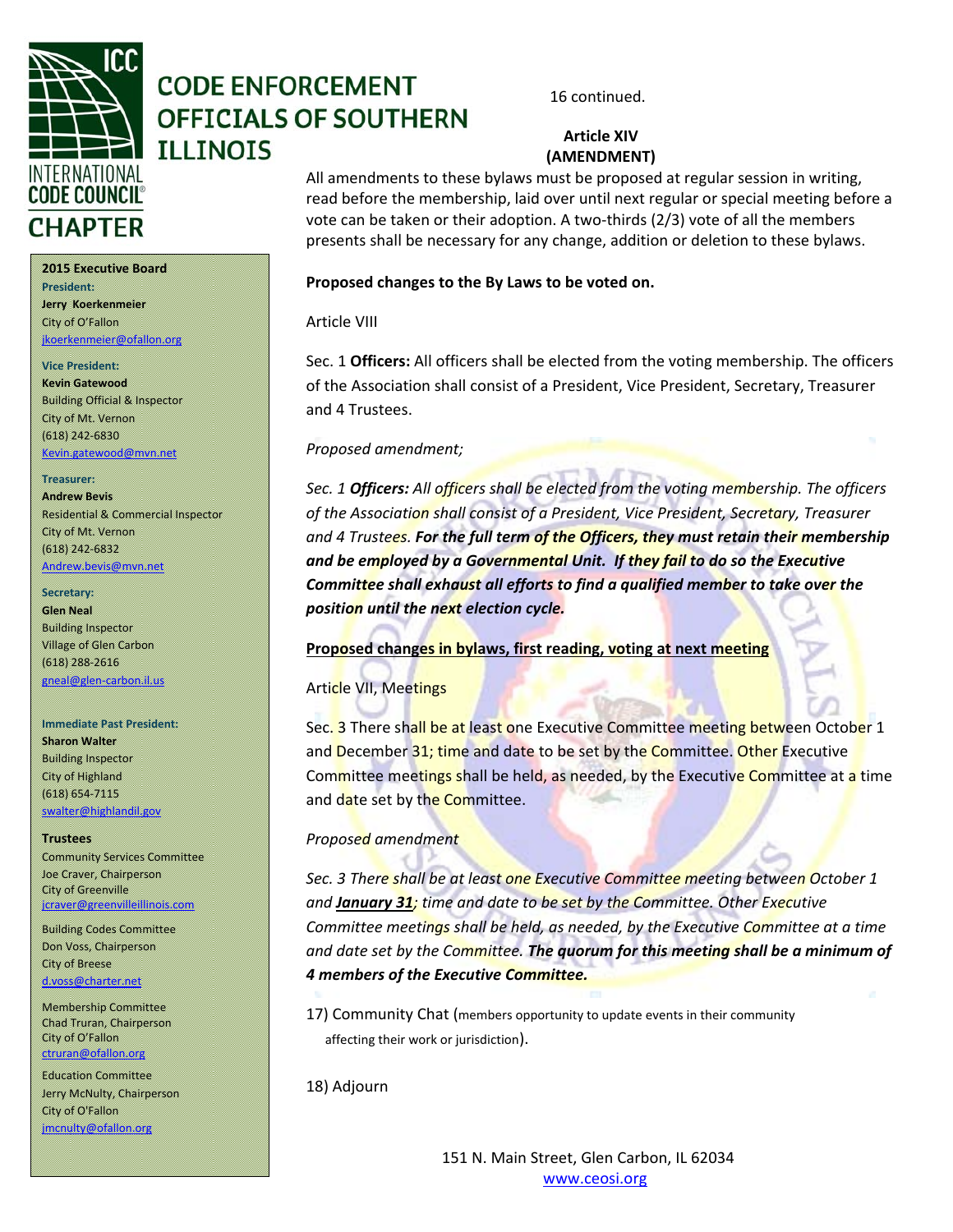

Meeting Minutes

January 13<sup>th</sup> . 2016 Meeting Agenda

Call to Order 1:00 pm.

#### 1) Lunch

2) Introductions & Opening Remarks

3) Officers Roll Call

| President, Koerkenmeier  |   | Trustee, McNulty   P   |   |
|--------------------------|---|------------------------|---|
| Vice President, Gatewood |   | <b>Trustee, Truran</b> |   |
| Treasurer, Bevis         | A | Trustee, Craver        |   |
| Past President, Walter   |   | <b>Trustee, Voss</b>   | D |
| Secretary, Neal          |   |                        |   |

#### 4) Pledge of Allegiance

5) Recognition of Guests & New Members Tim Schmidt's New ICC rep, John Meyer Cairo

6) Members Introduction (Please state your name. community & position)

7) Education (Jerry McNulty) Prairie State energy, Legal Aspects

8) Approval of minutes (regular meeting January 13<sup>th</sup> . 2016) Josh, motioned, Bob O'rear, second, passed

9) Treasurer Report (Andrew Bevis) Glen, motioned, Bob O'rear, second, passed 10) Membership Report (Chad Truran, Kevin Gatewood) Outstanding municipality check for \$220.00 no members listed, still need municipality to claim

11) Community Services Report (Joe Craver)

12) Building Codes Report (Don Voss)

13) ICC Update (Bob Neale)

14) ICCA Update (Jeff Stehman) Jan 14<sup>th</sup>. Bloomington, President & Vice President may not be from same area, one North of and one South of Hi 80. 2016 look into listing of abandoned properties, try to get involved in the ADAG & Ill capitol development board. Met with State Fire Marshall, not trying to force Life Safety Code, will look into dropping forced updates. HBA & ICCA have common grounds. If no one responds to notice of abandoned properties, look into filing liens. 15) Old business; Nominating committee started. Proposed changes regarding member notification process read.

#### **2015 Executive Board**

**President:**

**Jerry Koerkenmeier** City of O'Fallon jkoerkenmeier@ofallon.org

**Vice President:**

**Kevin Gatewood** Building Official & Inspector City of Mt. Vernon (618) 242‐6830 Kevin.gatewood@mvn.net

#### **Treasurer:**

**Andrew Bevis** Residential & Commercial Inspector City of Mt. Vernon (618) 242‐6832 Andrew.bevis@mvn.net

#### **Secretary:**

**Glen Neal** Building Inspector Village of Glen Carbon (618) 288‐2616 gneal@glen‐carbon.il.us

### **Immediate Past President:**

**Sharon Walter** Building Inspector City of Highland (618) 654‐7115 swalter@highlandil.gov

#### **Trustees**

Community Services Committee Joe Craver, Chairperson City of Greenville jcraver@greenvilleillinois.com

Building Codes Committee Don Voss, Chairperson City of Breese d.voss@charter.net

Membership Committee Chad Truran, Chairperson City of O'Fallon ctruran@ofallon.org